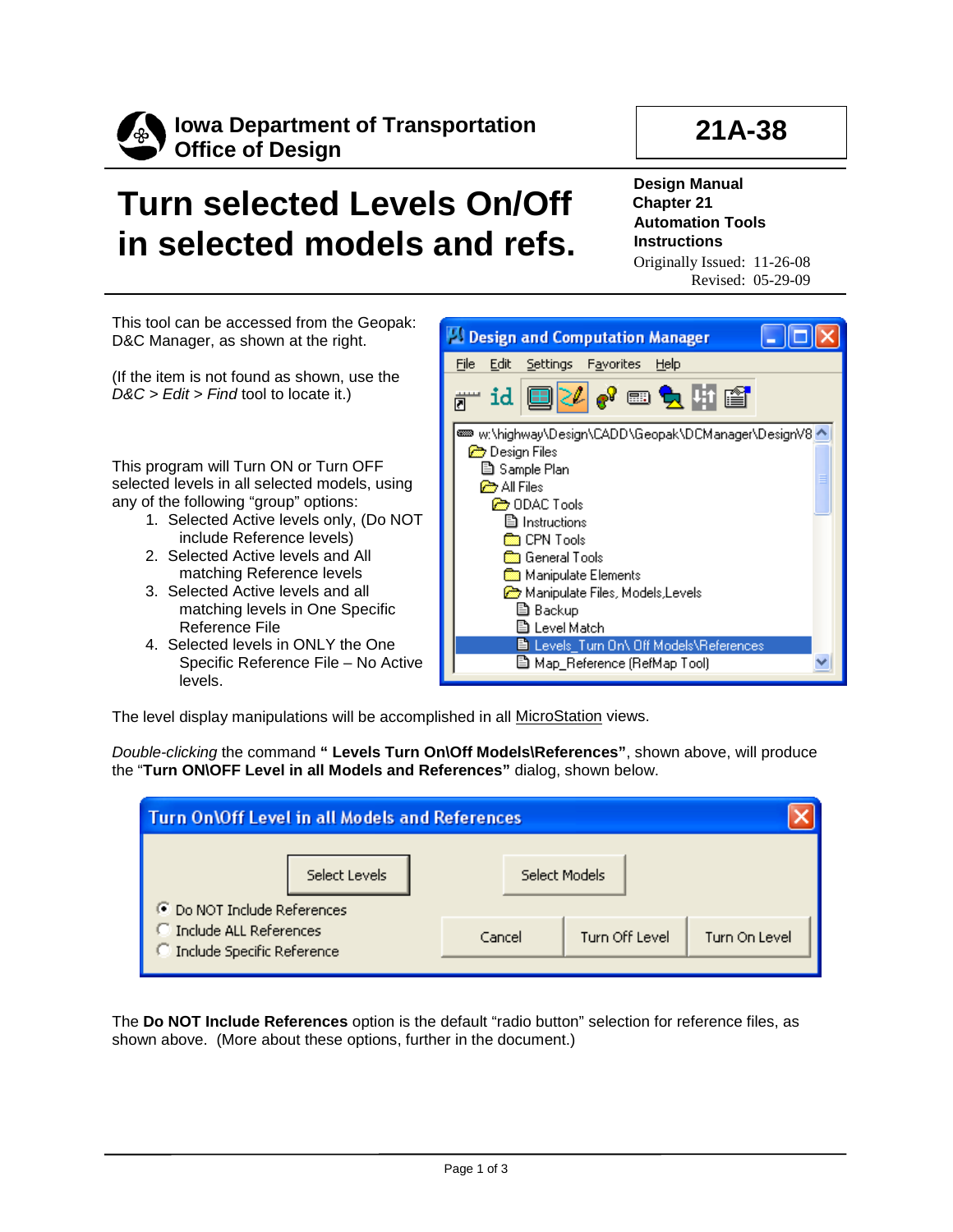The **Select Levels** button, above, calls the Choose Levels dialog level list, as shown below. A Sort button is available to arrange the level names for ease of location.

The Match button provides the option to choose a level by selecting an element from the file. When the Match option is used, the program automatically "*checks*" the check-box,  $(\mathbb{Z})$ , which corresponds to the level of the selected element. After the Match option has been clicked and an element is then selected and accepted, a small informational dialog displays the selected element "level name", as shown below, to the right. Click the OK button to dismiss this information box. If, at any time, a selected level is incorrect, just unselect the level in the Level List by *unchecking* it,  $(\Box)$ .

| <b>Choose Levels</b>                                                                                                                                                                                    | <b>MicroStation</b>                                    |
|---------------------------------------------------------------------------------------------------------------------------------------------------------------------------------------------------------|--------------------------------------------------------|
| dsnSawCutLine<br>dsnSewerSanitaryPipe<br>⊽<br>dsnSewerSanitaryUA<br>⊽<br>dsnSewerStormIntake<br>dsnSewerStormPipe<br>dsnSewerStormUA<br>dsnShadingGranular<br>dsnShadingPaved<br>E<br>dsnShadingSpecial | Level 'dsnTextInformationOnly' Has been selected<br>ОК |
| Sort<br>Match<br>OK.                                                                                                                                                                                    |                                                        |

After all desired levels are "selected", click the OK button to dismiss the Choose Levels dialog.

The Select Models button will produce a Select Models dialog, as shown below. This dialog displays all models in the active file. Any number of models may be selected, or the Select All button may be used. After the desired models have been selected, click the OK button to dismiss the Select Models dialog.

|                       | <b>Select Models</b>                                                                                                                                                 |    |
|-----------------------|----------------------------------------------------------------------------------------------------------------------------------------------------------------------|----|
| ⊽<br>⊻<br>L<br>П<br>П | Project Overview<br>ML 0050 Aerials<br>ML 0050 ML029<br>SR_0050_RVRSD<br>RMP_0050_RVRSDA<br>RMP_0050_RVRSDB<br>RMP_0050_RVRSDC<br>RMP_0050_RVRSDD<br>TRL 0020 TRAIL1 |    |
|                       | Select All                                                                                                                                                           | ОК |